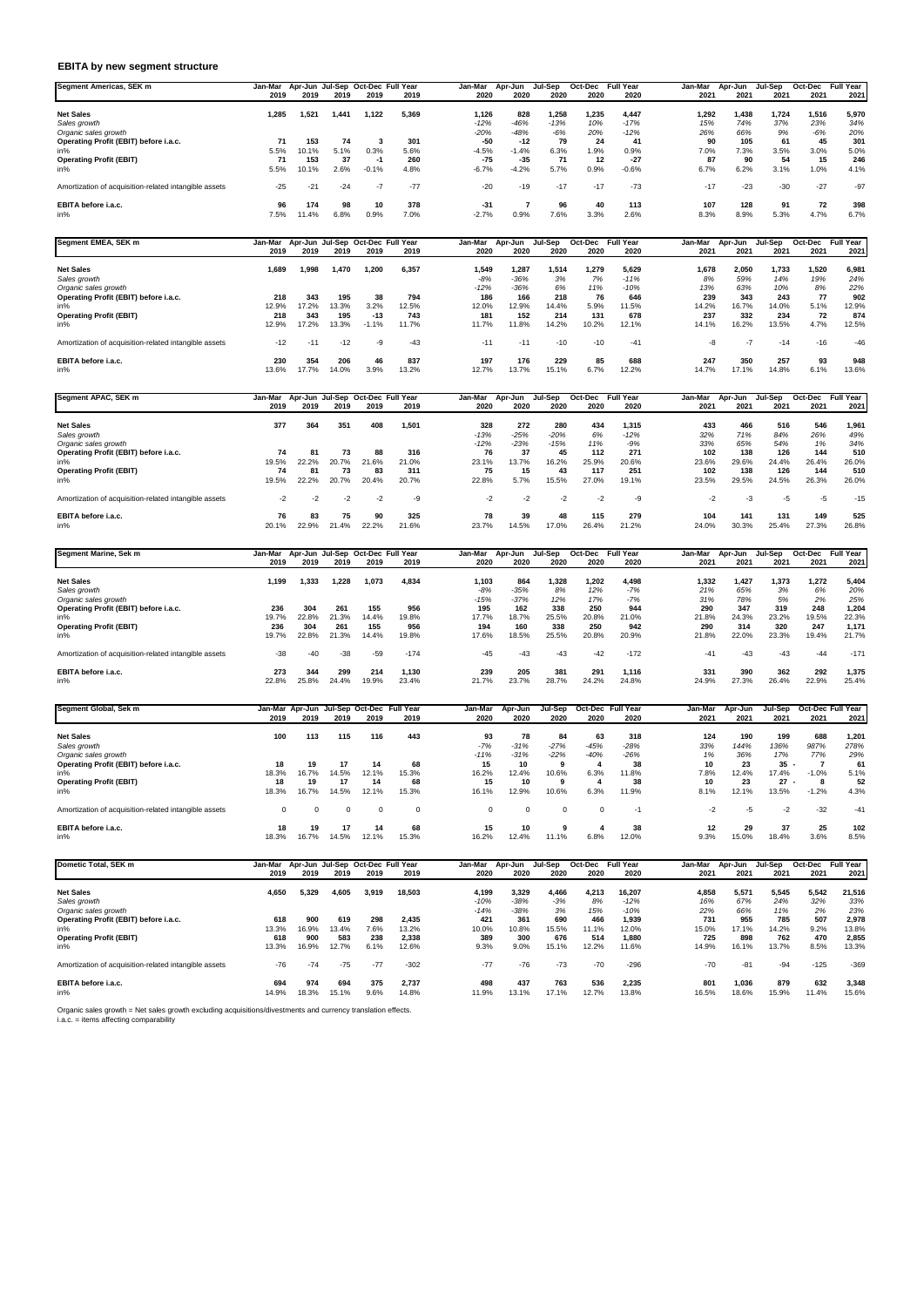## **Net sales by new segment and Application area**

| <b>Segment Americas, SEK m</b>       |         |                |             |          | Jan-Mar Apr-Jun Jul-Sep Oct-Dec Full Year | Jan-Mar        | Apr-Jun        | Jul-Sep        |         | <b>Oct-Dec</b> Full Year | Jan-Mar | Apr-Jun          | <b>Jul-Sep</b> | <b>Oct-Dec Full Year</b> |        |
|--------------------------------------|---------|----------------|-------------|----------|-------------------------------------------|----------------|----------------|----------------|---------|--------------------------|---------|------------------|----------------|--------------------------|--------|
|                                      | 2019    | 2019           | 2019        | 2019     | 2019                                      | 2020           | 2020           | 2020           | 2020    | 2020                     | 2021    | 2021             | 2021           | 2021                     | 2021   |
| Food & Beverage                      | 430     | 454            | 386         | 316      | 1,586                                     | 359            | 251            | 411            | 383     | 1,404                    | 421     | 396              | 399            | 362                      | 1,580  |
| Climate                              | 741     | 894            | 883         | 674      | 3,192                                     | 631            | 462            | 673            | 687     | 2,453                    | 676     | 682              | 736            | 639                      | 2,733  |
| Power & Control                      |         | $\overline{0}$ | $\mathbf 0$ | -1       | -1                                        | $\overline{2}$ | 2              | 3              | 3       | 10                       |         | 92               | 237            | 212                      | 546    |
| Other applications                   | 114     | 173            | 172         | 131      | 591                                       | 133            | 114            | 171            | 161     | 580                      | 190     | 268              | 352            | 302                      | 1,111  |
| Segment Americas net sales, external | 1,285   | 1,521          | 1,441       | 1,122    | 5,369                                     | 1,126          | 828            | 1,258          | 1,235   | 4,447                    | 1,292   | 1,438            | 1,724          | 1,516                    | 5,970  |
| Segment EMEA, SEK m                  |         |                |             |          | Jan-Mar Apr-Jun Jul-Sep Oct-Dec Full Year | Jan-Mar        | Apr-Jun        | Jul-Sep        |         | <b>Oct-Dec</b> Full Year | Jan-Mar | Apr-Jun          | Jul-Sep        | <b>Oct-Dec Full Year</b> |        |
|                                      | 2019    | 2019           | 2019        | 2019     | 2019                                      | 2020           | 2020           | 2020           | 2020    | 2020                     | 2021    | 2021             | 2021           | 2021                     | 2021   |
| Food & Beverage                      | 623     | 823            | 526         | 386      | 2,358                                     | 544            | 546            | 540            | 459     | 2,088                    | 631     | 789              | 576            | 488                      | 2,484  |
| Climate                              | 813     | 898            | 705         | 576      | 2,992                                     | 726            | 541            | 714            | 591     | 2,572                    | 811     | 988              | 857            | 795                      | 3,451  |
| Power & Control                      | 147     | 155            | 127         | 133      | 562                                       | 156            | 100            | 130            | 134     | 520                      | 140     | 153              | 188            | 151                      | 632    |
| Other applications                   | 106     | 122            | 112         | 105      | 446                                       | 125            | 100            | 130            | 95      | 449                      | 96      | 120              | 112            | 86                       | 414    |
| Segment EMEA net sales, external     | 1,689   | 1,998          | 1,470       | 1,200    | 6,357                                     | 1,549          | 1,287          | 1,514          | 1,279   | 5,629                    | 1,678   | 2,050            | 1,733          | 1,520                    | 6,981  |
| Segment APAC, SEK m                  | Jan-Mar |                |             |          | Apr-Jun Jul-Sep Oct-Dec Full Year         | Jan-Mar        | Apr-Jun        | Jul-Sep        |         | <b>Oct-Dec</b> Full Year | Jan-Mar | Apr-Jun          | <b>Jul-Sep</b> | <b>Oct-Dec Full Year</b> |        |
|                                      | 2019    | 2019           | 2019        | 2019     | 2019                                      | 2020           | 2020           | 2020           | 2020    | 2020                     | 2021    | 2021             | 2021           | 2021                     | 2021   |
| Food & Beverage                      | 195     | 175            | 164         | 229      | 763                                       | 175            | 122            | 139            | 237     | 672                      | 229     | $\overline{213}$ | 216            | 242                      | 901    |
| Climate                              | 146     | 159            | 154         | 144      | 603                                       | 126            | 127            | 116            | 174     | 543                      | 167     | 199              | 183            | 177                      | 726    |
| Power & Control                      |         | 6              | 8           | 8        | 31                                        |                | $\overline{7}$ | $\overline{4}$ | 8       | 23                       | 10      | 30               | 90             | 101                      | 232    |
| Other applications                   | 28      | 24             | 25          | 27       | 104                                       | 24             | 16             | 21             | 16      | 76                       | 26      | 24               | 27             | 25                       | 102    |
| Segment APAC net sales, external     | 377     | 364            | 351         | 408      | 1,501                                     | 328            | 272            | 280            | 434     | 1,315                    | 433     | 466              | 516            | 546                      | 1,961  |
| <b>Segment Marine, SEK m</b>         | Jan-Mar | Apr-Jun        |             |          | Jul-Sep Oct-Dec Full Year                 | Jan-Mar        | Apr-Jun        | Jul-Sep        | Oct-Dec | <b>Full Year</b>         | Jan-Mar | Apr-Jun          | Jul-Sep        | <b>Oct-Dec Full Year</b> |        |
|                                      | 2019    | 2019           | 2019        | 2019     | 2019                                      | 2020           | 2020           | 2020           | 2020    | 2020                     | 2021    | 2021             | 2021           | 2021                     | 2021   |
| Food & Beverage                      | 37      | 45             | 30          | 25       | 137                                       | 36             | 34             | 69             | 44      | 184                      | 55      | 69               | 51             | 46                       | 221    |
| Climate                              | 297     | 320            | 291         | 267      | 1,174                                     | 261            | 197            | 228            | 241     | 927                      | 265     | 280              | 249            | 239                      | 1,033  |
| Power & Control                      | 806     | 902            | 846         | 731      | 3,285                                     | 599            | 384            | 664            | 654     | 2,301                    | 750     | 766              | 762            | 739                      | 3,017  |
| Other applications                   | 60      | 66             | 61          | 51       | 238                                       | 207            | 248            | 368            | 263     | 1,086                    | 261     | 313              | 311            | 248                      | 1,133  |
| Segment Marine net sales, external   | 1,199   | 1,333          | 1,228       | 1,073    | 4,834                                     | 1,103          | 864            | 1,328          | 1,202   | 4,498                    | 1,332   | 1,427            | 1,373          | 1,272                    | 5,404  |
| Segment Global, SEK m                |         |                |             |          | Jan-Mar Apr-Jun Jul-Sep Oct-Dec Full Year | Jan-Mar        | Apr-Jun        | Jul-Sep        |         | <b>Oct-Dec</b> Full Year | Jan-Mar | Apr-Jun          | Jul-Sep        | <b>Oct-Dec Full Year</b> |        |
|                                      | 2019    | 2019           | 2019        | 2019     | 2019                                      | 2020           | 2020           | 2020           | 2020    | 2020                     | 2021    | 2021             | 2021           | 2021                     | 2021   |
| Food & Beverage                      | 83      | 92             | 95          | 98       | 368                                       | 75             | 65             | 66             | 52      | 258                      | 111     | 178              | 186            | 671                      | 1,146  |
| Climate                              |         |                |             | $\Omega$ | -3                                        |                |                |                |         | 3                        |         |                  |                |                          |        |
| Power & Control                      |         | $\Omega$       | 0           | 0        | 0                                         | 0              | 0              | 0              | 0       |                          | 0       | 0                | 0              | 0                        | 0      |
| Other applications                   | 16      | 20             | 19          | 17       | 72                                        | 18             | 12             | 17             | 10      | 57                       | 12      | 11               | 12             | 17                       | 52     |
| Segment Global, net sales external   | 100     | 113            | 115         | 116      | 443                                       | 93             | 78             | 84             | 63      | 318                      | 124     | 190              | 199            | 688                      | 1,201  |
| Dometic total, SEK m                 |         |                |             |          | Jan-Mar Apr-Jun Jul-Sep Oct-Dec Full Year | Jan-Mar        | Apr-Jun        | Jul-Sep        |         | <b>Oct-Dec</b> Full Year | Jan-Mar | Apr-Jun          | Jul-Sep        | <b>Oct-Dec Full Year</b> |        |
|                                      | 2019    | 2019           | 2019        | 2019     | 2019                                      | 2020           | 2020           | 2020           | 2020    | 2020                     | 2021    | 2021             | 2021           | 2021                     | 2021   |
| Food & Beverage                      | 1,368   | 1,589          | 1,202       | 1,055    | 5,215                                     | 1,188          | 1,017          | 1,226          | 1,175   | 4,605                    | 1,448   | 1,645            | 1,428          | 1,810                    | 6,331  |
| Climate                              | 2,004   | 2,278          | 2,041       | 1,671    | 7,994                                     | 1,744          | 1,328          | 1,732          | 1,694   | 6,498                    | 1,920   | 2,149            | 2,026          | 1,851                    | 7,946  |
| Power & Control                      | 813     | 815            | 733         | 700      | 3,061                                     | 761            | 493            | 801            | 800     | 2,855                    | 905     | 1,041            | 1,277          | 1,204                    | 4,427  |
| Other applications                   | 465     | 645            | 629         | 493      | 2,233                                     | 506            | 491            | 707            | 545     | 2,248                    | 585     | 735              | 814            | 678                      | 2,812  |
| Total net sales, external            | 4,650   | 5,329          | 4,605       | 3,919    | 18,503                                    | 4,199          | 3,329          | 4,466          | 4,213   | 16,207                   | 4,858   | 5,571            | 5,545          | 5,542                    | 21,516 |